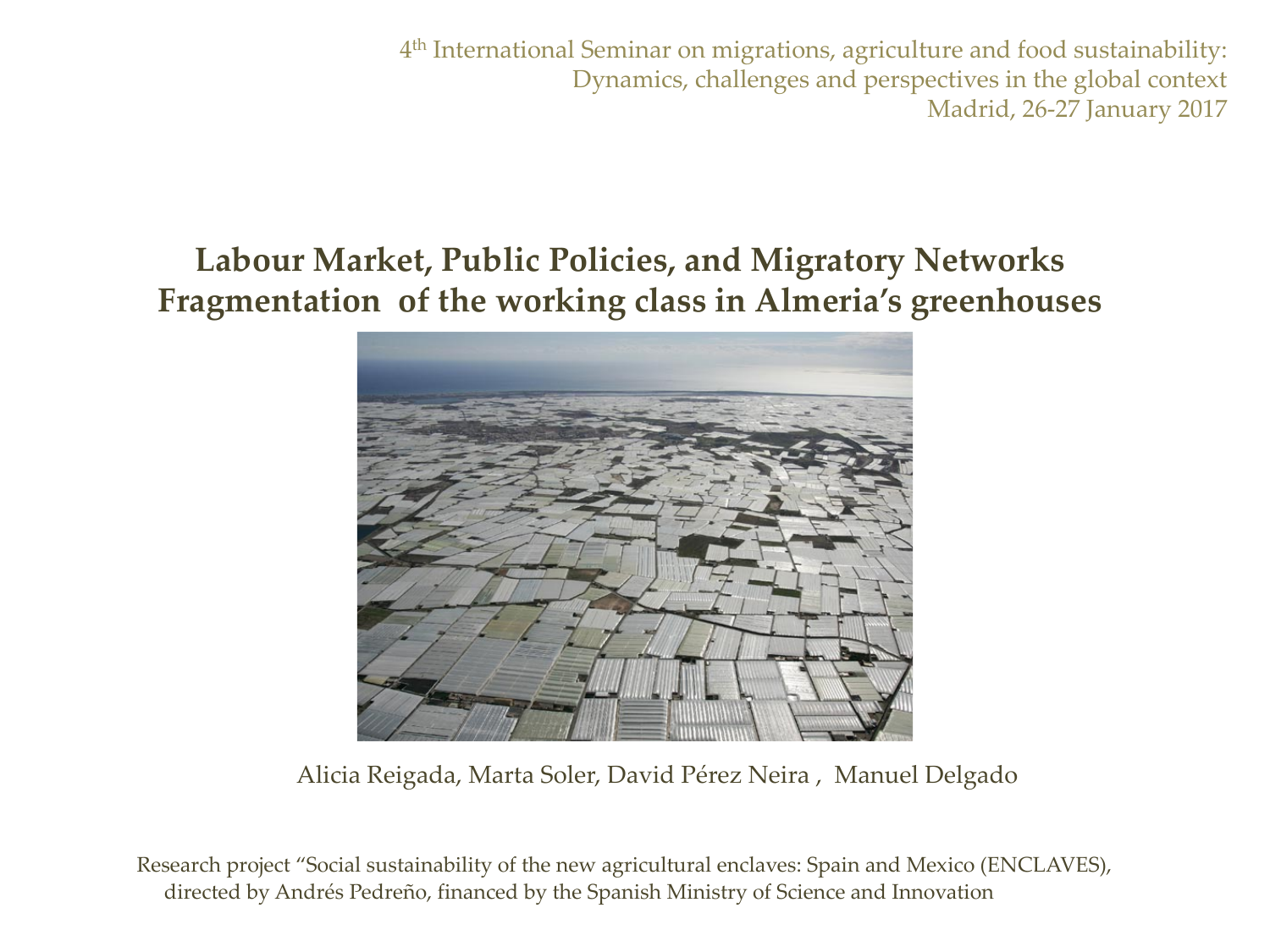

- § Maghrebian and Sub-Saharan
- § Latin American (Ecuadorean)
- § Eastern Europe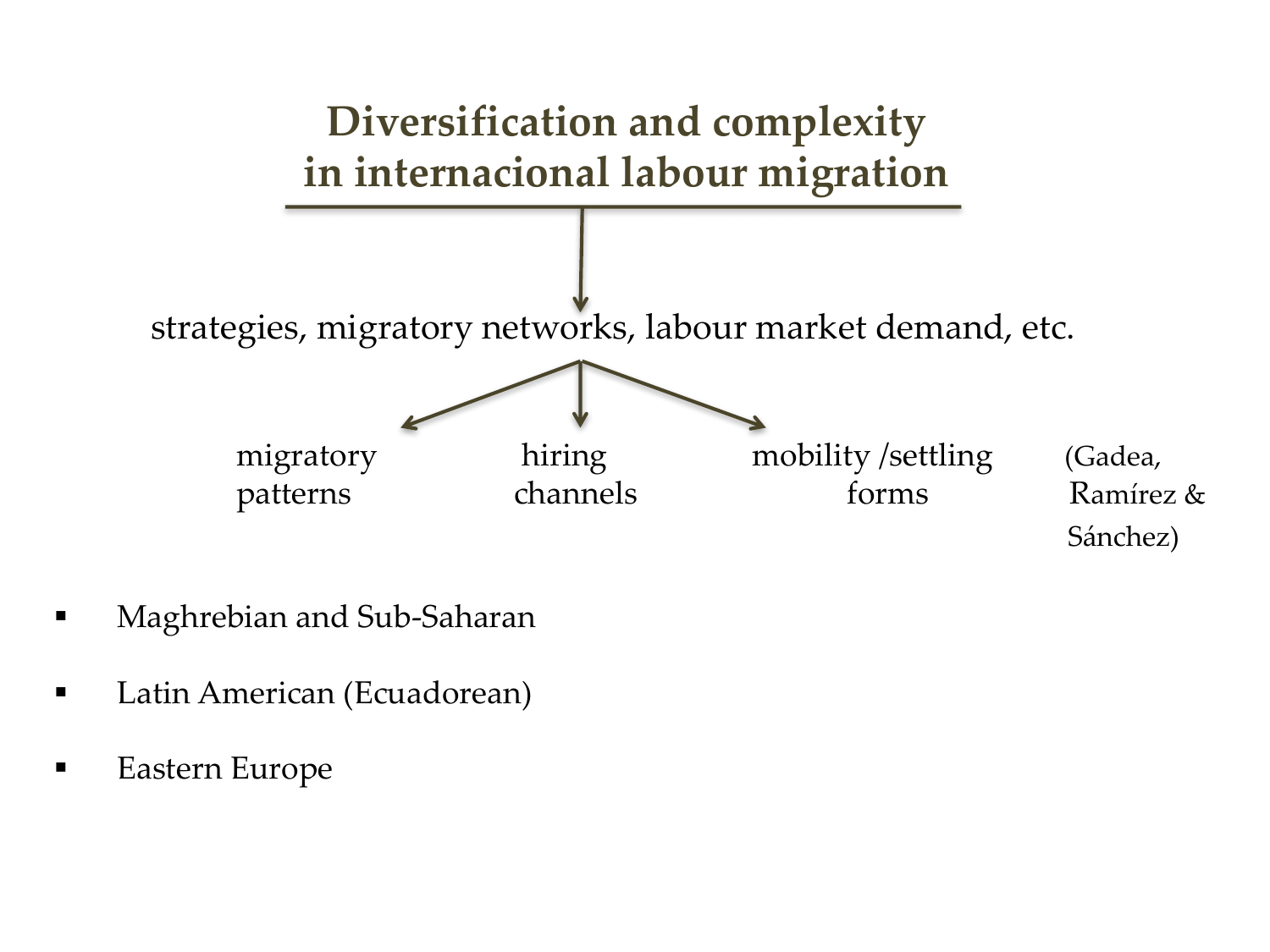## **Fragmentation of the working class**



sex-gender regular/irregular work

```
(Thomas, Wells)
```
Hierarchical construction of workers categories

market + policies + legal system

- Sexual-ethnical segmentation
- 'Permanent' / temporary workers 
igratory utilitarianism (Morice)
- Reserve army of labour irregular work just a one-time help?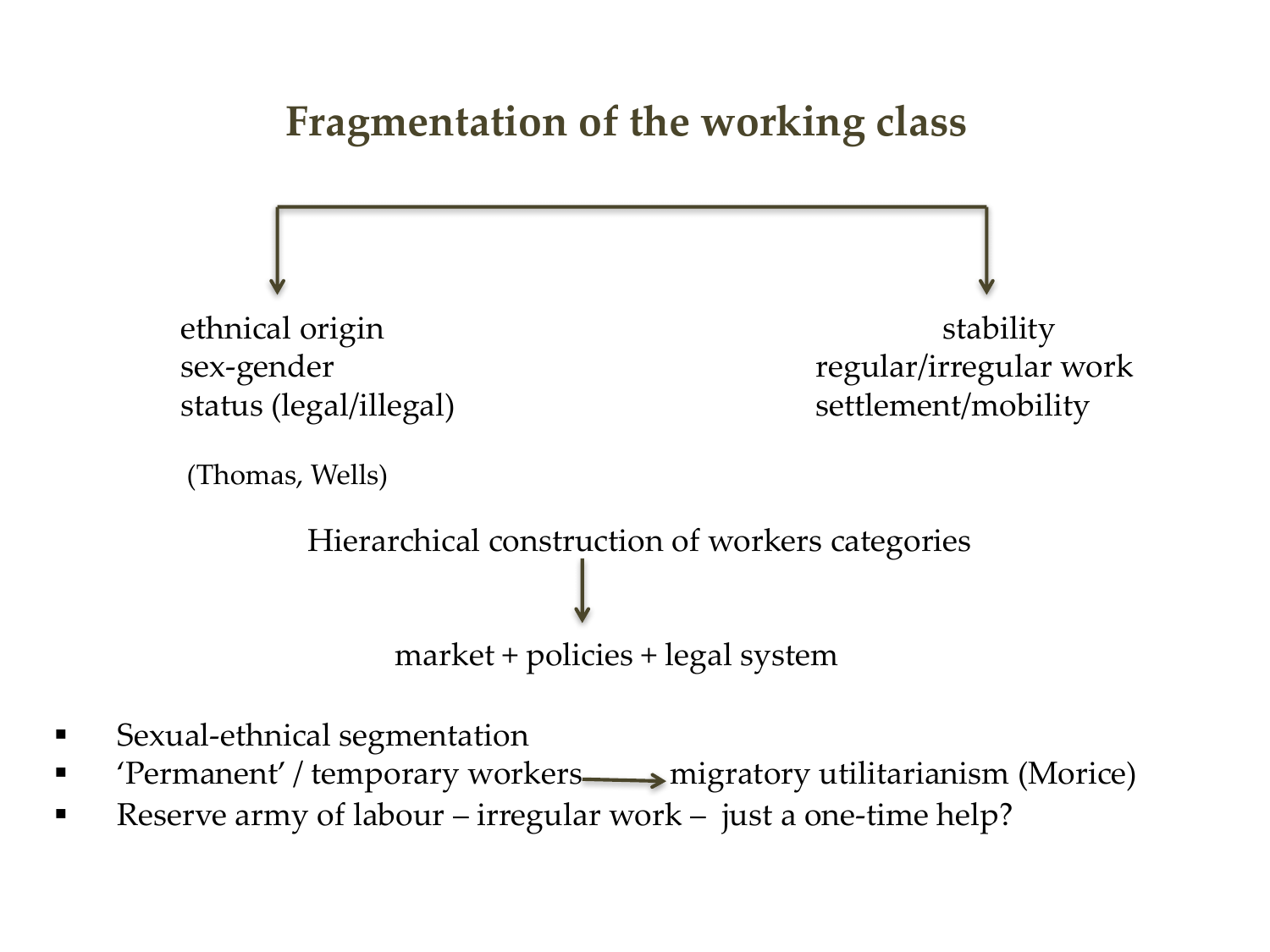- **•** I own 7,000 meters, I'm a farmer. I spend several months on my own in the crops, and I do occasionally hire. (…) Then, just figure, in my exploitation, I just tell my brother, "José, get someone to help me". Then, what if the [Labor] Inspectors come… Just tell me, what if the inspectors come and find me out, just because I hired someone for half a day… And I having to…. This is all so sad. You just tell me. I don't have anyone, and just the one day that something comes up… (…) Then, there are times that they keep harping on about it, and I just don't know... What with the inspections, what with the robberies. We are so unprotected here (Raquel Herrera, farm owner).
- Don't your parents hire wage workers? No... Maybe. They're growing old. If they had to weed the pepper fields and that stuff… Well, they have some younger person do the weeding. But they keep at it all day long, Monday to Sunday (Ana Jiménez, growers' daughter).